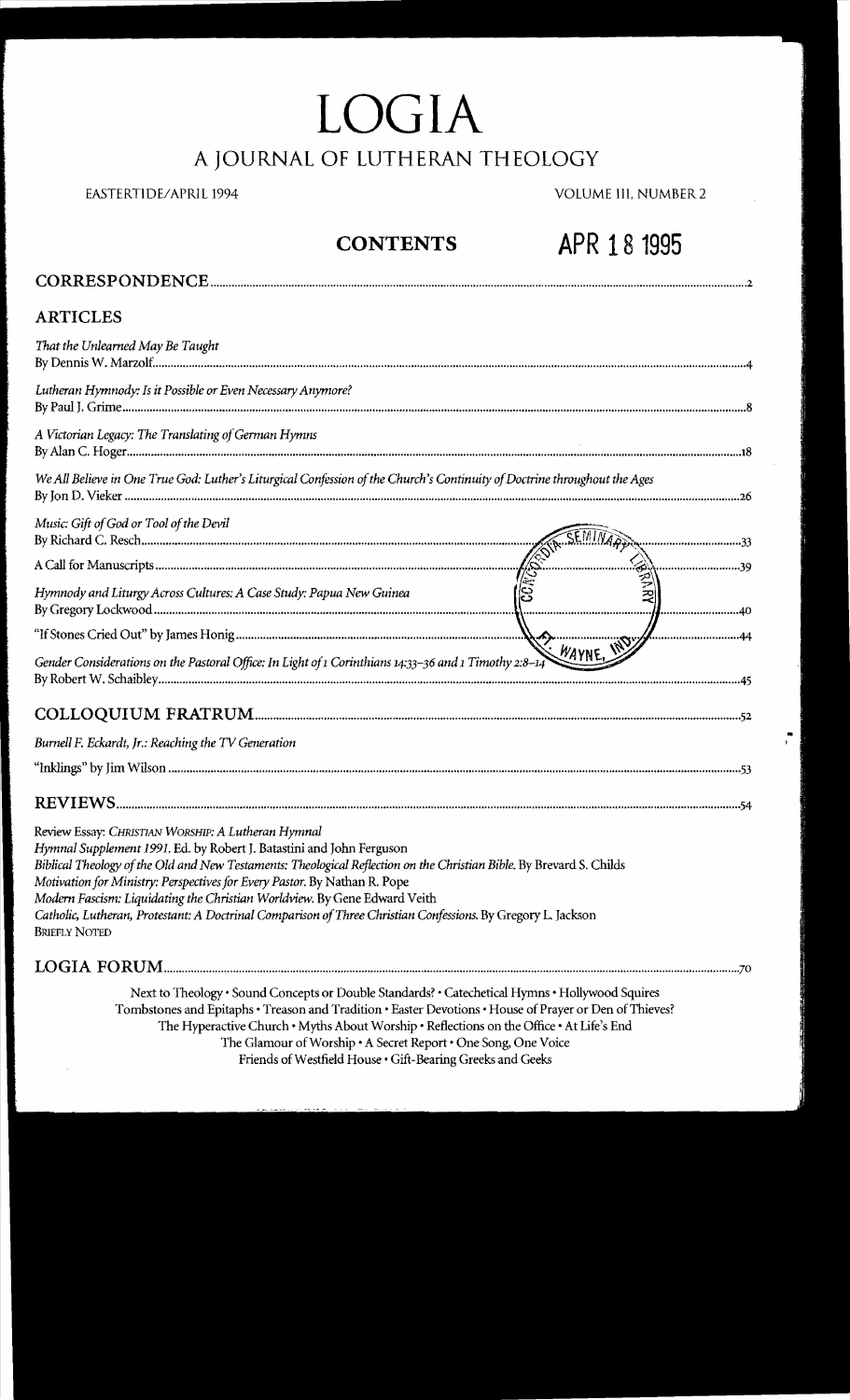# *Lutheran Hymnody Is* **It** *Possible or Even Necessary Anymore?*

# **PAUL J. GRIME**

----------------t---------------

our arms hold up such an enormous volume through a ten-stan-<br>
hymnody will find adequate answers as well. za hymn! There is, however, a much more significant reason that explains why the great majority of Christian hymns are no longer A LUTHERAN THEOLOGY OF WORSHIP

stronger. Applied to the church's hymnody, such a concept 1:18), and that revelation we find in the law.

selection by which weaker hymns give way to stronger ones is not and shame and to reclothe us with the righteousness of Christ. content that are chosen, but those in which the content plays no

WHEN MARTIN LUTHER ISSUED THE CALL FOR QUALIFIED Who determines which hymns are the strong ones that guage of the people, he had no way of knowing what that honor? Since it is so easy for these decisions to become col-<br>the poets to take up the pen and write hymns in the lan- should survive, and who decides which hymns do not deserve guage of the people, he had no way of knowing what that honor? Since it is so easy for these decisions to become colthe final result would be. Four and one-half centuries later, we ored by personal tastes, it is necessary that any discussion of the still don't know. Though we have societies and journals devoted church's hymnody be set within the larger context of her worship. to the study of hymnody, it is nearly impossible even for the spe-<br>Thus, before asking whether Lutheran hymnody is possible or cialist to get a handle on the thousands of hymns that have been necessary anymore, even before tackling the question "What is written by thousands of poets in countless languages. Lutheran hymnody?" we must first ask, "What is worship?" and, So where are all of these hymns? Why is it that our hymnals more precisely, "What do Lutherans understand by worship?" contain only a fraction of the many thousands that have been This is, to be sure, a return to the basics; yet, if the issue of worwritten? Obviously, there is the physical limitation: our pew racks ship is forthrightly considered on the basis of Holy Scripture and cannot manage a book that is four thousand pages thick nor can the Confessions, then our questions regarding the church's

in use: they simply couldn't cut it. Whether due to artistic inferi-<br>For worship to be Christian, it must speak about Jesus Christ, ority, bad theology, or spiritual triteness, many hymns have not just as the apostle Peter confessed with great courage, "There is no withstood the test of time and can no longer be found in any other name under heaven given among men by which we must be modern hymnals. saved" (Acts 4:12). To speak of Jesus and his work of salvation is to Perhaps the fate of many of these hymns can be explained by speak the gospel (Rom 1:3-5), for it is in the gospel that the rightusing a concept from the theory of evolution. The process of nat-<br>eousness of God is revealed (Rom 1:17). The gospel is not, howevural selection holds that a weaker species will fall prey to the er, the only revelation of God. God also reveals his wrath (Rom

would suggest that over the course of time, many hymns do not The distinction between law and gospel and the proper relasurvive. When compared to the great hymns of the church, these tionship of one to the other is a vital concern in any discussion of hymns simply are no match. It is a given that from both a theo-<br>worship. In his law and gospel God addresses us directly, killing logical and an artistic perspective, many hymns will be of an infe-<br>the sinner by means of the law and making us alive through the rior quality and will eventually fall by the wayside. gospel. The purpose of the word of God in worship is not merely Is Lutheran hymnody possible or even necessary anymore? to impart knowledge about God or give rules for holy living, but The answers may seem obvious, but the fact that the question is to confront us with the stark reality of our sinful condition and raised suggests that there is a problem. The problem is that the then to free us through the proclamation of the atoning sacrifice evolutionary process has broken down. The process of natural of Jesus, to strip us of our fig leaf behind which we hide our guilt

happening. Any survey of a congregation's favorite or most sung This authority to kill sinners and give birth to believers hymns reveals that it is not always hymns with a rich theological should make it clear that all worship is centered on the triune content that are chosen, but those in which the content plays no God and that he is the chie significant role. throbbing heart of love by sending his only-begotten; the Son willingly lays down his life on our behalf and victoriously takes sin, and a contributing editor of *LOGIA*. This paper was presented on Janu-<br>fits. The chief action in worship is not the meager thanks and

Paul J. Grume is pastor of St. Paul's Lutheran Church, West Allis, Wiscon-htat life up again; the Spirit delivers to us Christ and all his bene ary 20, 1993 at the sixth annual Symposium on The Lutheran Liturgy and praise that we attempt to throw God's way, but God's gift of him Hymnody at Concordia Theological Seminary, Fort Wayne, Indiana. self by which he imparts life and salvation.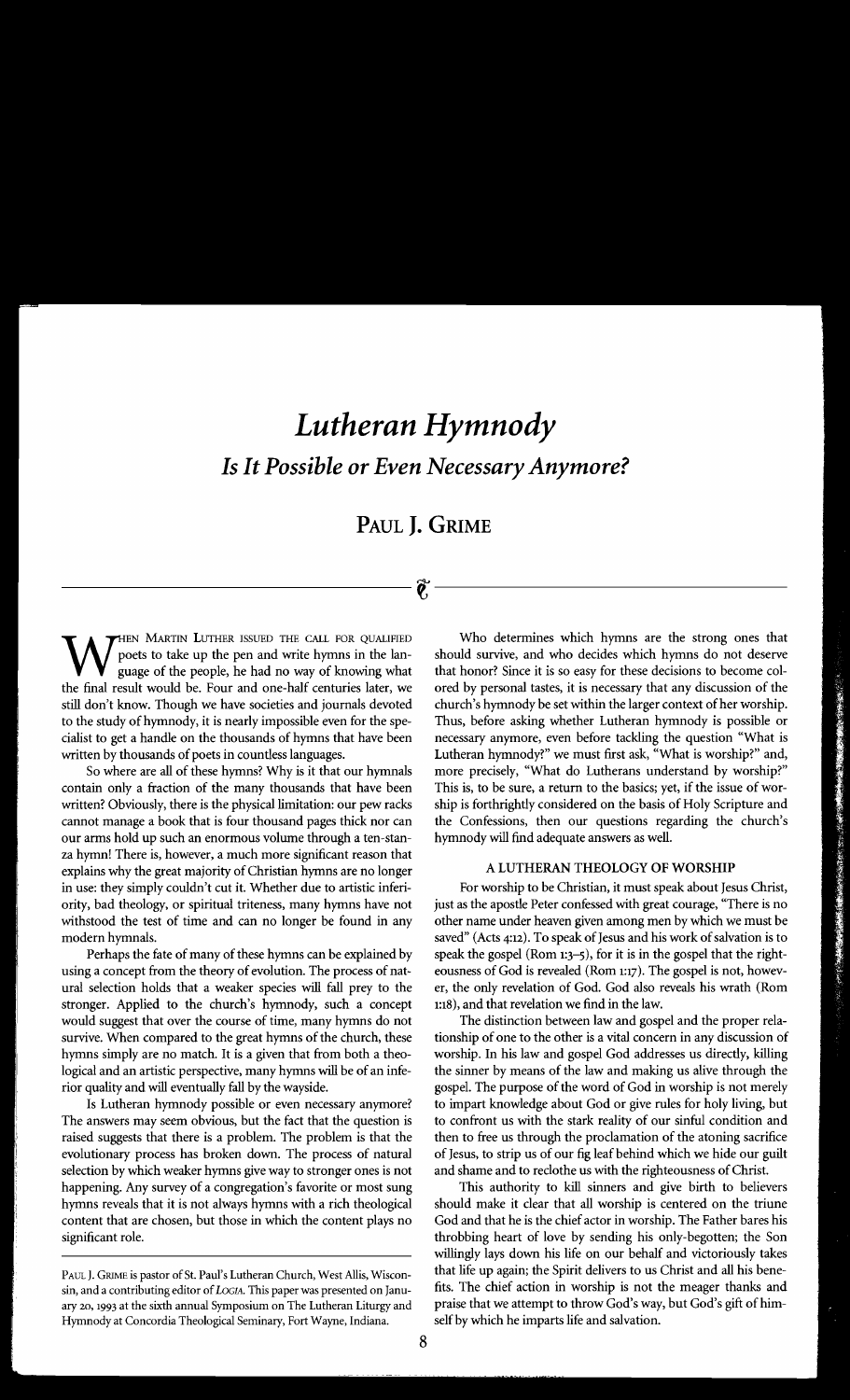Crucial to a proper understanding of worship is the question of how God gives himself to us. The answer, of course, is that it is not through our pious thoughts, our mystical contemplations, or our contrived emotions, but rather through the means that God has chosen, through his word and sacraments. That familiar Lutheran concept of the means of grace means this: both God's word of condemnation and his declaration of pardon must be delivered to us from the outside. The human heart cannot be the source either of true contrition or of confidence in God's mercy. As our Lord himself said, "Out of the heart come evil thoughts, murders, adulteries ..." (Mt 15:19). Only the harsh word of God's law can strike terror into that heart, and only the sweet news of the gospel can bring peace. When our worship is centered around the means of grace, God does his work in us.

# *Our encounter with God in what we call worship is not about what we offer him.*

God gives himself to us through his means. We receive him through faith. In the Lutheran Confessions, faith and worship go hand in hand. Concerning the words Jesus spoke to the woman who had anointed his feet-that her faith had saved her-Melanchthon writes the following in the Apology of the Augsburg Confession:

The woman came, believing that she should seek the forgiveness of sins from Christ. This is the highest way of worshiping Christ. Nothing greater could she ascribe to him. By looking for the forgiveness of sins from him, she truly acknowledged him as the Messiah. Truly to believe means to think of Christ in this way, and in this way to worship and take hold of him (Ap IV, 154).

Later, Melanchthon returns to this association of faith and worship and says, "The service and worship of the Gospel is to receive good things from God.... the highest worship in the Gospel is the desire to receive forgiveness of sins, grace, and righteousness" (Ap IV, 310).

When speaking of worship, therefore, it is probably best not even to use that word, because it cannot do justice to the uniquely Lutheran term *Gottesdienst.* Our encounter with God in what we call worship is not about what we offer him, something Melanchthon calls the "worship of the law" (Ap IV, 310); rather, it is God's service to us through his means of grace. In worship we do not give, we receive. This emphasis upon the gifts that God gives us in worship is not intended to discount what the Lutheran Confessions call our sacrifice of thanksgiving (Ap XXIV, 25 ff.). Certainly, there is an element of prayer, praise, and thanksgiving in all worship. What we must remember, however, is that even this sacrifice of thanksgiving is the result of God's good gifts to us.

As the psalmist says, "0 Lord, open my lips, and my mouth shall show forth your praise" (Psalm 51:15).

#### WHAT IS LUTHERAN HYMNODY?<sup>1</sup>

What place, then, does hymnody occupy in this Lutheran understanding of worship? Toward the end of 1523, Martin Luther wrote a letter to Georg Spalatin, the court chaplain of Luther's prince, Frederick the Wise. In this letter, Luther issued a decisive challenge to Spalatin and others to write German hymns. This is how he explains the importance of this endeavor:

Our plan is to follow the example of the prophets and the ancient fathers of the church, and to compose psalms for the people in the vernacular, that is, spiritual songs, so *that the Word of God may be among the people also in the form ofmusic.*<sup>2</sup>

The primary reason for writing German hymns was not to provide the people with heart-felt responses of praise and thanksgiving, though these were certainly present in the final product, but to set before them the word of God. In his preface to the 1524 Wittenberg hymnal, Luther endorses the singing of spiritual songs and psalms "so that God's Word and Christian teaching might be instilled and implanted in many ways." This hymnal has been compiled, Luther continues, "so that the holy gospel which now by the grace of God has risen anew may be noised and spread abroad." Finally, Luther writes:

Like Moses in his song [Exodus 15:2], we may now boast that Christ is our praise and song and say with St. Paul, 1 Corinthians 2[:2], that we *should know nothing to sing or say, save Jesus Christ our Savior.3* 

Clearly, Luther regarded the congregation's song as a bearer of the word of God. Just as the preached word of God in the service conveys his grace, so does the hymn deliver the mercy of God in song.

Luther's concern that the word of God "be instilled and implanted in many ways" is understandable considering the historical context. Just two years earlier, he had been holed up at the Wartburg, frantically translating the New Testament. Upon his return to Wittenberg, Luther wasted no time beginning his translation of the Old Testament. Within nine months he had completed the entire Pentateuch, and by the end of the following year he had gone as far as the book of Esther. In 1524 Luther also published a translation of the entire psalter. With so much of his time devoted to translating the Word of God into the language of his fellow Germans, it is not surprising to hear Luther call for that Word to be set to music as well.

When Luther encouraged Spalatin to write hymns, he suggested that the Psalms be used as a model. Within the year, Luther had taken his own advice and written six hymns based on the Psalms. His instructions for transforming the Psalms into hymns were simple: "Maintain the sense, but don't cling to the words; [rather] translate them with other appropriate words." The six examples that we have from Luther's pen show that in many cases Luther did cling to the words. His psalm hymns display a remarkable sim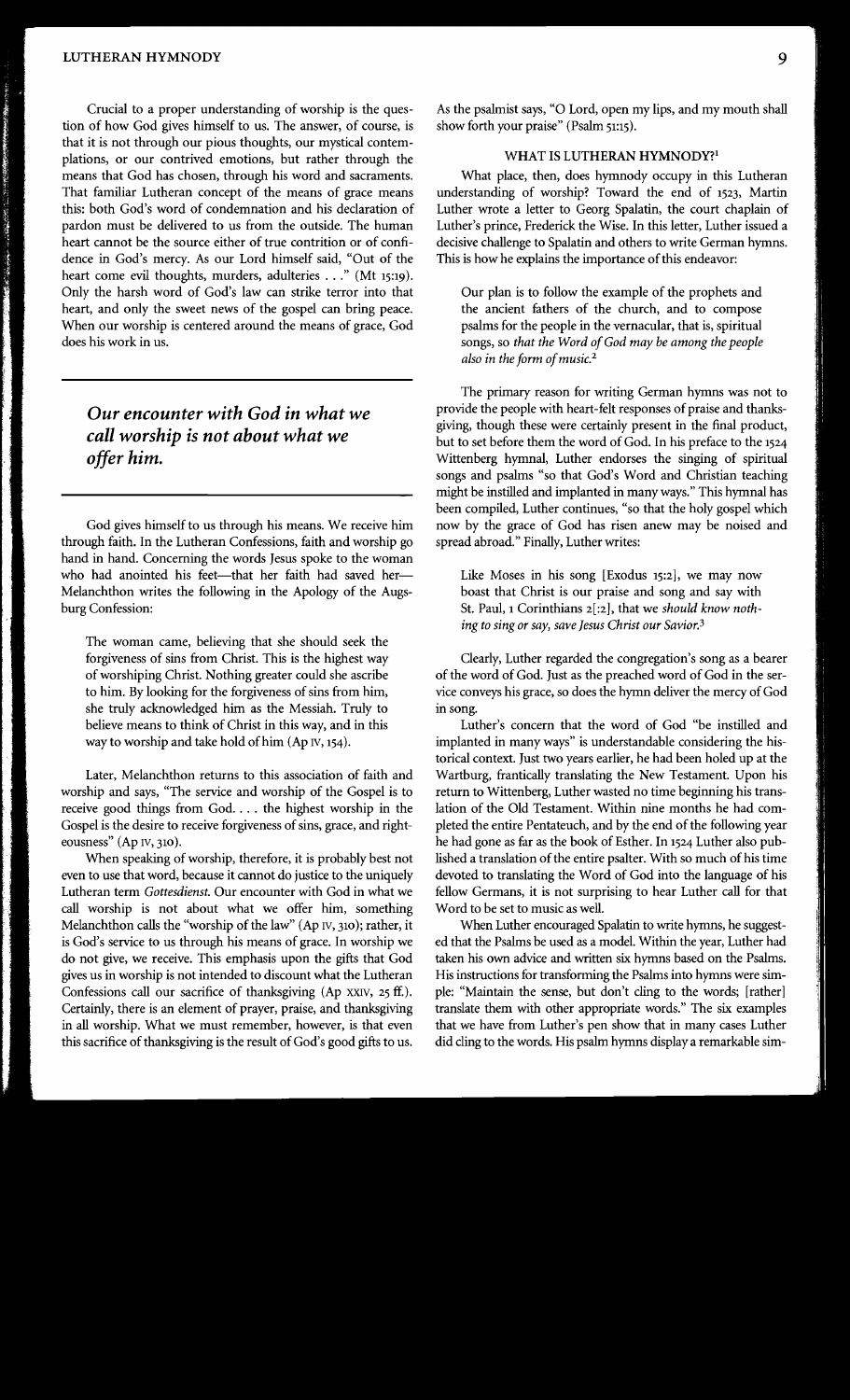ilarity to the original Psalms. Not only is the structure of each Psalm closely followed, but often key words and phrases from his 1524 translation of the psalter are also used in the hymn version.

A good example of Luther's devotion to the biblical text can be found in his hymn "Happy Who in God's Fear Doth Stay." Using Psalm 128 as his model, Luther has produced a hymn that closely parallels the original. (See Appendix A.) There is only one departure from the text, but it is notable. In stanza 3, Luther chooses to expand upon the psalmist's announcement in verse 4 that the man who fears the Lord will be blessed. Observe how Luther interprets this blessing:

See, such rich blessing hangs him on Who in God's fear doth live a man; From him the [old] curse away is worn With which the sons of men are born.

The blessing for the one who fears God is freedom from the old curse, the curse of original sin. Here we find that Luther has moved beyond the limited scope of the Psalm, which in verse 3 speaks of wife and children as the blessings that God brings to the God-fearing man. For Luther, such temporal blessings cannot begin to compare with the blessings of being free from the curse of the law. Thus, while Luther strives to maintain the sense of the Psalm, he is not opposed to reaching beyond the message of the individual Psalm in order to provide the soteriological teaching that is so prevalent throughout the psalter and all of Scripture.

Another of Luther's hymns, "May God Bestow on Us His Grace," will further illustrate this point. Based on Psalm 67, this hymn also follows its model closely (see Appendix B). Luther even takes advantage of the repeating refrain in verses 3 and 5, using these verses as the opening of stanzas 2 and 3 respectively. In the German the similarities are even more striking.

But while the structure of Luther's hymn mirrors that of the Psalm, there are also subtle differences that reveal how Luther intended for his hymns not only to bring the word of God to the people, but also to instill Christian teaching in them. We shall consider the two most obvious examples. In Psalm 67:2 King David writes, "That your way may be known on earth, your salvation among all nations." While Luther is content in the Psalm to translate the Hebrew word for salvation simply with Heil, in the hymn he takes the opportunity to expound upon the meaning of this salvation. He describes God's way on earth as his work which is related to his action of loving us. God's salvation is then more specifically described as belonging to Jesus Christ and is related to his might and power.4

Any translation of the Scriptures that would offer such a blatant paraphrase as this would be immediately rejected. Yet in his hymn setting Luther does not miss this splendid opportunity to draw upon the unity of the Scriptures in order to teach the people about salvation. There is, however, an even more astounding example of this artistic, or maybe we should call it theological, freedom. In verses 6 and 7 of the Psalm David writes, "God, our own God, shall bless us. God shall bless us." How does Luther handle this threefold repetition of the name of God? By invoking the Holy Trinity, of course. The names of the Father, Son, and Holy Spirit can be found nowhere in the Psalm; yet the triune God, and especially Christ, is found throughout the hymnal of Israel, and for that reason Luther does not hesitate to conclude the hymn with this high doxology to the Holy Trinity.5

What can we learn from Luther's psalm hymns? First, they demonstrate Luther's concern for the clear and unhindered proclamation of the word of God. There can be no doubt that in these psalm hymns Luther has succeeded in making that word available to the people in the form of music. Second, though Luther displays a great deal of respect for the biblical text, he is not averse to elaborating upon that text when he sees the opportunity to instruct the people on some point of Christian doctrine. Third-and this is related to the second point-Luther savors every opportunity he has to reflect upon the doctrine of God's grace as it is revealed through his Son Jesus.

# *He is not opposed to reaching beyond the message ofthe individual Psalm in order to provide the soteriological teaching.*

Consider another of Luther's psalm hymns, "Out of the depths I cry to Thee," based on Psalm 130, one of the penitential psalms. Luther makes the most of the psalmist's focus on God's mercy. For example, when the psalmist writes, "Let your ears be attentive to the voice of my supplications," Luther sings,

Bend down Thy gracious ear to me And grant my supplication. *(ELH* 415:1)

For Luther, God listens with gracious ears. Or consider the final verse of the psalm which reads, "And the Lord shall redeem Israel from all his iniquities." Here is how Luther the hymnwriter puts it:

Our Shepherd is the Lord, and He At last shall set his Israel free From all their sin and sorrow. *(ELH* 415:5)

In the preceding stanza, Luther has made it clear that we are God's Israel who have been born of the Spirit. Now he makes the bold assertion that the Lord who redeems us is none other than our Shepherd. Unfortunately, most English translations fail at this point, for in the German Luther clearly calls this Lord *der gute hirt,* the *good* Shepherd.

Luther's hymns demonstrate a clear soteriological thrust. Just as he continuously defended and taught that we are saved by God's grace alone, so did he proclaim that same message in his hymns. The diverse ways in which he portrays God's mercy are most instructive. For example, the opening verse of Psalm 12 reads, "Help, Lord, for the godly man ceases!" In his hymn on this Psalm, Luther does not merely reiterate this plea for help, but uses it as an occasion to call specifically upon God's mercy: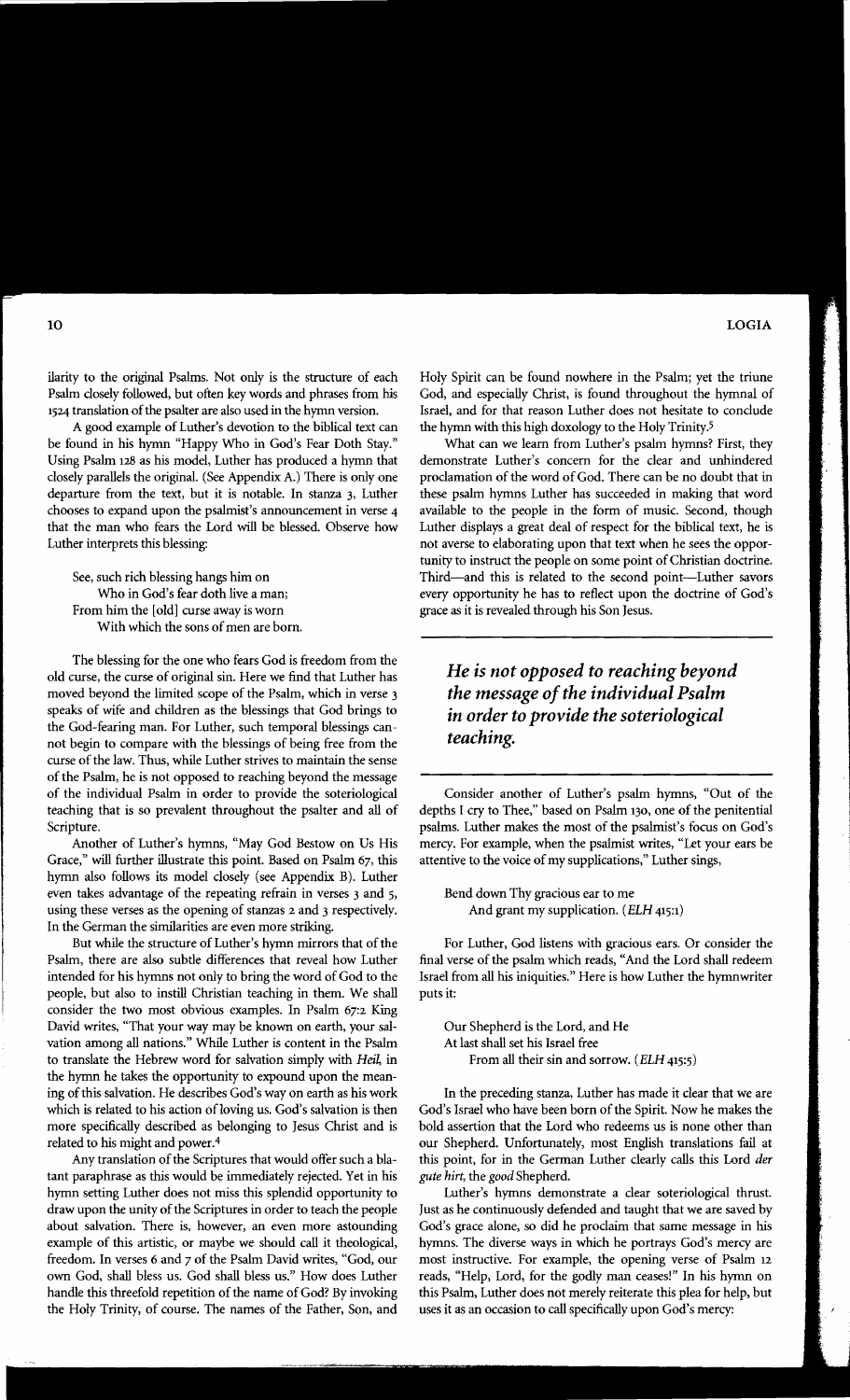#### LUTHERAN HYMNODY 11

Ah God, from heaven look down and view; Let it *thy pity*waken. *(AE* 53:226, st. 1)

Another example can be found in the hymn "In the Midst of Earthly Life." In all three stanzas God is addressed directly in words reminiscent of the ancient *Trisagion*:

Holy and righteous God! Holy and mighty God! Holy and all-merciful Savior! (TLH 590)

The emphasis is not on God's transcendence and power, but on his mercy. In the second stanza Luther further explains this mercyofGod:

We should sin and suffer so. *(AE* 53:276, st. 2)

But the decisive portrayal of God's mercy in Luther's hymns is found in the fourth stanza of "Dear Christians, One and All, Rejoice."

Then God beheld my wretched state With deep commiseration; He thought upon his mercy great And willed my soul's salvation; He turned to me a Father's heart Not small the cost!-- to heal my smart, He gave his best and dearest. (ELH 310:4)

*In Luther's hymns, the mercy ofGod is nearly always coupled with an emphasis upon the sinner's inability to save himself.* 

The words "He thought upon his mercy great" are reminiscent of Exodus 2:24, where God, seeing the suffering of his people who were slaves in Egypt, remembered his covenant with his servants Abraham, Isaac, and Jacob. An even more powerful image is found in the incident on Mount Sinai when God was ready to annihilate the people because of their worship of the golden calf. In this case, it was Moses who reminded God of his covenant (Ex 32:13).

But in Luther's hymn it is another line in this stanza that must occupy our attention: "He turned to me a Father's heart." What image could more appropriately describe God's desire to save? In the Large Catechism Luther speaks of the Father's heart in several places. In the first article God's fatherly heart is revealed to us in the preservation of his creation.

Everything we see, and every blessing that comes our way, should remind us of it. When we escape distress or danger, we should recognize that this is God's doing.

He gives us all these things so that we may sense and see in them his fatherly heart and his boundless love toward us (LC II, 23).

It is, however, in the conclusion to the Creed that Luther connects the Father's heart to his desire to save, specifically through Christ.

In these three articles God himself has revealed and opened to us the most profound depths of his fatherly heart, his sheer, unutterable love. . . . As we explained before, we could never come to recognize the Father's favor and grace were it not for the Lord Christ, who is a mirror of the Father's heart (LC  $II$ , 64, 65).

This soteriological component in Luther's hymns is hardly a minor feature. In nearly every hymn, the mercy of God shines through. Any examination of Lutheran hymnody, therefore, must pay serious attention to this important feature. But in order to understand the full extent of salvation, we must also take into account our need for it. That leads us to a fourth aspect in Luther's hymns, namely, the doctrine of man.

To begin our inquiry into what is a crucial and often overlooked component in Luther's hymns, we turn again to his hymn based on Psalm 130. The biblical basis for Luther's comments on the nature of man is found in verse 3: "If you, Lord, should mark iniquities, 0 Lord, who could stand?" These words provide Luther with a prime opportunity to highlight man's lost condition:

The best and holiest deeds must fail Ofall before Thee living; Before Thee none can boasting stand, But all must fear Thy strict demand And live alone by mercy.

My hope I rest, then, on the Lord, And build not on my merit. (ELR *415:1,2)* 

In Luther's hymns the mercy of God is nearly always coupled with an emphasis upon the sinner's inability to save himself.

The best example of Luther's emphasis on the total depravity of man can be found in another hymn that he wrote at the same time as his psalm hymns. Luther's "Dear Christians, One and All, Rejoice" is undoubtedly one of his finest hymns, for in it he brilliantly lays out the entire order of salvation. After a festive introductory stanza in which he invites the congregation to join in praising God for his wondrous deeds, Luther abruptly launches into a scathing attack on the sinner (st. 2 and 3). We are bound in Satan's chains, possessed by the sin in which we were born. Our works are useless, irreparably stained by sin. Our will fights against God's judgment, which declares us dead and lost. Our only option is to despair and die, for it is to hell that we are sinking.

Luther's use of the law in this hymn is most striking. He shows no interest in enumerating individual sins; instead, he goes to the heart of the matter---our sinful heart---describing not what we have done, but who we are. He locks all the gates so that there is no possibility of escape, for it is only after the sinner is brought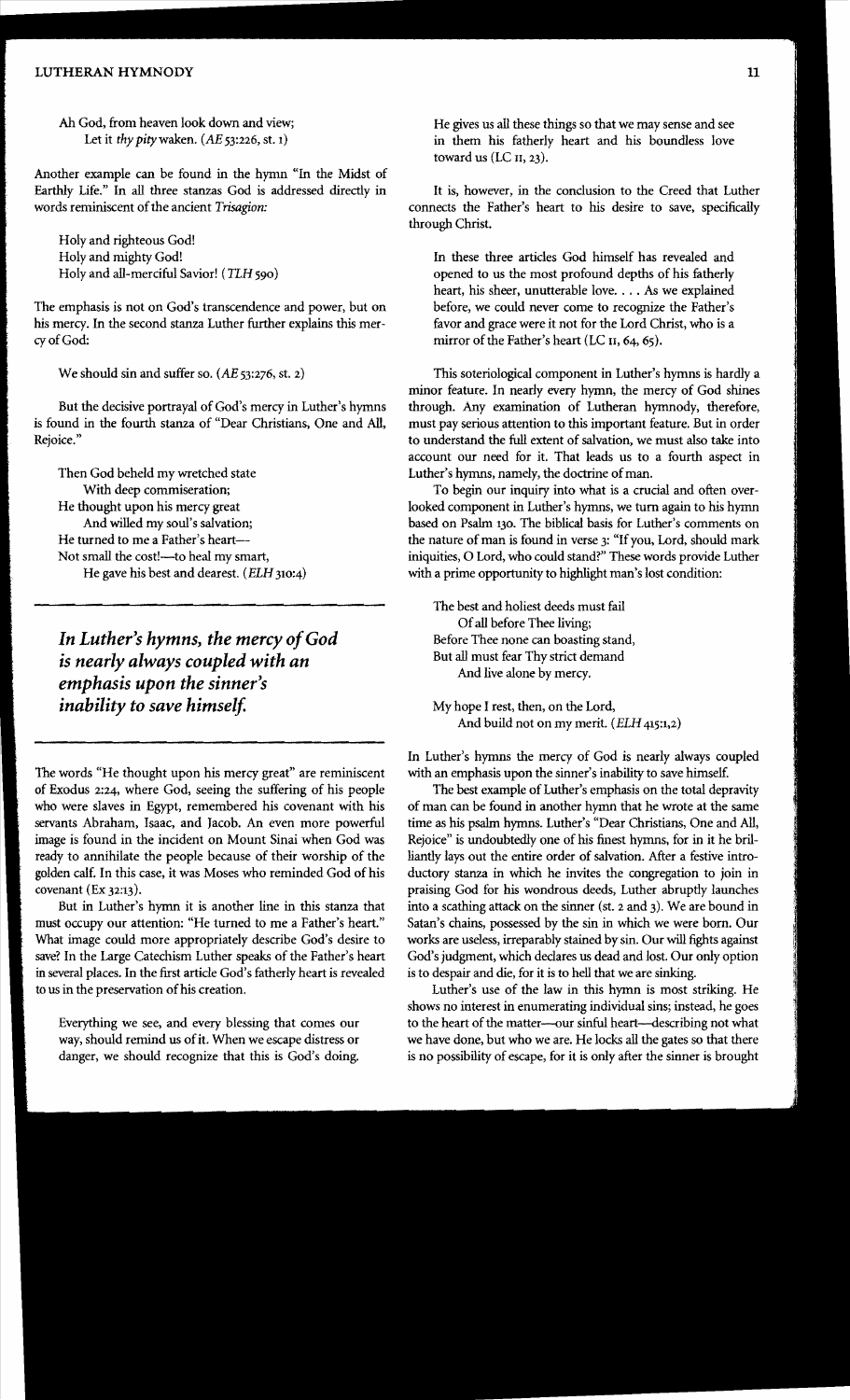into a state of total despair that the sweet news of the gospel can blossom. To highlight this preaching of the law, Luther effects a subtle shift between the first and second stanzas. In the introductory stanza he has the congregation singing to one another, inviting one another to join in praising God for his wondrous deeds. But as he moves into the second stanza, Luther switches from second person plural to first person singular. When it comes time to speak of sin, we can only speak of our own. Luther allows no one to hide in the crowd, for each of us must stand alone before our mighty Judge. Who is in Satan's chains? I am. Who was born in sin? I was. When it comes to the preaching of the law, no one is allowed to escape, and that includes Luther himself.

# *Luther refused to present the doctrine ofgrace apart from a clear proclamation of the law.*

There are two reasons why this emphasis on the depravity of man can assist us in our examination of Lutheran hymnody. First, it is a prevalent theme in Luther's hymns. The word "sin" occurs thirty-one times. Other, related words such as original sin, misdeed, error, and guilt account for seventeen additional occurrences. Luther seldom depicts sin as an impersonal quality; rather, in nearly half of the occurrences, the word is modified by a possessive adjective. It is quite common to find such phrases in Luther's hymns as "Cleanse us from *our sins* we pray," or "All *our debt,* Thou hast paid."6 The hymn "In the Midst of Earthly Life" repeatedly emphasizes this personal nature of sin:

- We mourn that we have greatly erred, That our *sins* Thy wrath have stirred.
- In the midst of utter woe When our *sins* oppress us,

Thy precious blood was shed to win Full atonement for our sin. (TLH 590:1, 3)

In his treatise *The Bondage of the Will*, Luther takes up this matter of the personal nature of sin, writing:

Not that we should sin or be damned through that one transgression of Adam if it were not our own transgression. For who could be damned for another's transgression, especially before God? It does not, however, become ours by any imitative doing of it ourselves, for then it would not be the one transgression of Adam, since it would be we and not Adam who committed it; but it becomes ours the moment we are born.

In the hymn "Dear Christians, One and All, Rejoice," Luther underscores this personal nature of sin from which we cannot escape by reminding us that Christ came to be sin for us. In stanza 8 we hear our Lord say to us, "Mine innocence shall bear *thy sin."* Throughout his hymns Luther never lets us forget this personal character of sin.

Luther refused to present the doctrine of grace apart from a clear proclamation of the law. Now, for any Lutheran that should be nothing new. We're simply talking here about law and gospel. Yet when one considers what is sung in many churches today, the question must be raised: "Is the law receiving adequate treatment in modern Lutheran hymnody?" The answer may not be the resounding "yes" that it ought to be.

While it is not possible in this brief study to provide an exhaustive investigation of this issue, it is worthwhile to consider one interesting aspect regarding the place of the law in modern hymnody. It has to do with the editing of Reformation hymns in modern hymnals. Sixteenth and seventeenth century hymns often ran anywhere from ten to twenty stanzas in length. To make these hymns more palatable to twentieth-century time constraints, many of them are shortened. But how does one decide which stanzas to omit? Take the hymn "Salvation unto us has come," not a hymn of Luther's but of his colleague and friend, Paul Speratus. Of the fourteen stanzas in the original, ten are included in *The Lutheran HymnaL* In *Lutheran Worship* that number is reduced further to six. Can you guess which stanzas have been omitted? One of them is a stinging proclamation of the law, two of the stanzas beautifully contrast law and gospel, and the fourth contains an important reference to Baptism.

This criticism is not being directed at the editors of *Lutheran Worship,* because they clearly had difficult decisions to make. Even the editors of *The Lutheran Hymnal* had to make some hard choices. In Luther's Easter hymn, "Christ Jesus Lay in Death's Strong Bands," both the 1941 and 1982 hymnals omit a powerful stanza of law proclamation:

No son of man could conquer Death, Such mischief sin had wrought us, For innocence dwelt not on earth, And therefore Death had brought us Into thraldom from of old And ever grew more strong and bold And kept us in his bondage. Hallelujah! *(ELH 224:2)* 

And even though *Lutheran Worship* omitted more stanzas of law than we might like, we can thank the editors for seeing to it that Luther's baptism hymn, "To Jordan Came the Christ Our Lord," has again been made available to us. Consider this marvelous example of how Luther can preach the law:

But woe to those who cast aside This grace so freely given; They shall in sin and shame abide And to despair be driven. For born in sin, their works must fail, Their striving saves them never; Their pious acts do not avail, And they are lost forever, Eternal death their portion. *(LW 223:6)*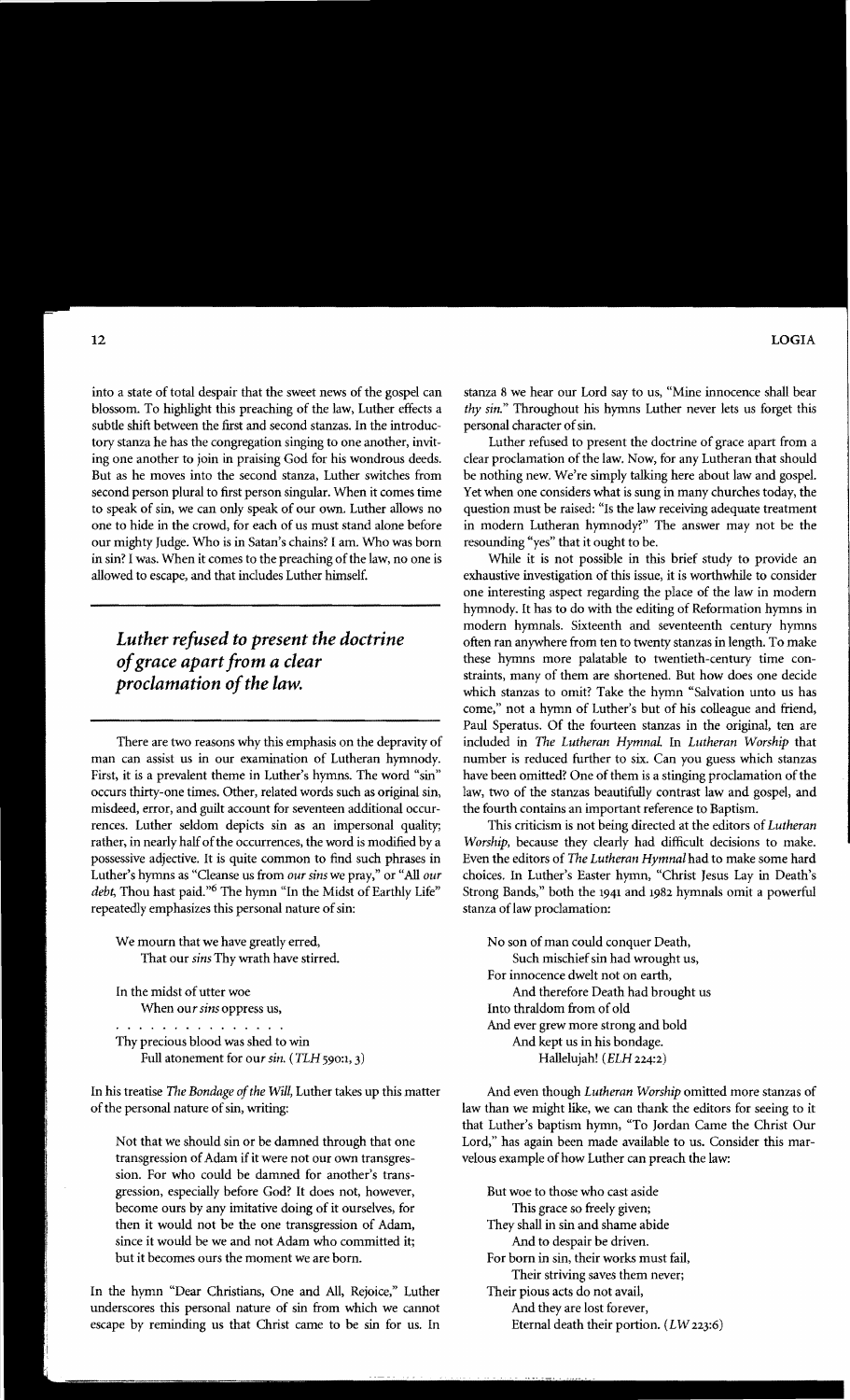#### LUTHERAN HYMNODY 13

This examination of the nature of man in Luther's hymns has highlighted a crucial element in Lutheran hymnody. But since the law's proper function of exposing our sinfulness is but a preparation for the proclamation of the gospel, we will now return to the soteriological emphasis in Luther's hymns, focusing specifically on the person and work of Christ.

Luther's focus on Jesus Christ permeates his hymns. The vocabulary that Luther uses to describe Jesus and his work is especially rich. He is "God's Son," "the beloved Son," "God the Father's eternal Son," "Christ the only-begotten," "the virgin's Child," "the dear little Jesus," "the eternal Light," "the Creator of all things." In all, there are some 126 references to Jesus in Luther's hymns. Of those, only 11 use the name Jesus or Christ. The other 115 occurrences are a tribute to Luther's command of the biblical language and the richness of his theological vocabulary.

## *Luther's focus on Jesus Christ permeates his hymns.*

As one might expect, Luther's Advent and Christmas hymns are filled with references to Christ. One common theme is the paradox of God's becoming man. Here is a sampling:

> Th' eternal Father's only Son For a manger leaves his throne; Disguised in our poor flesh and blood Is now the everlasting Good.

- He whom the world could not inclose Doth in Mary's lap repose, He is become an infant small, Who by his might upholdeth all.
- The Father's Son, God ever blest, In the world became a guest. *(ELH 147:2, 3, 5)*
- He who himself all things did make A servant's form vouchsafed to take, That He as man mankind might win And save his creatures from their sin.

Upon a manger, filled with hay, In poverty content He lay; With milk was fed the Lord of all, Who feeds the ravens when they call. *(ELH* 148:2,5)

Ah! Lord, who hast created all, How hast Thou made Thee weak and small That Thou must choose Thy infant bed Where humble cattle lately fed. *(ELH* 150:9) These examples are reminiscent of the early church fathers, who often used similar language to marvel at the mystery of the incarnation.

One aspect of Luther's focus on Christ is his effort to instill pure doctrine through his hymns. For example, he leaves no doubt that Jesus is true God and true man. He recognizes the virgin birth, acknowledges that Jesus is sinless, and frequently mentions his work of salvation. Luther's hymn on the Apostles' Creed, "We All Believe in One True God," is a good example of the thoroughness with which he instructs those who sing his hymns. Consider the stanza that speaks of God's Son.

> We all believe in Jesus Christ, His own Son, our Lord, possessing An equal Godhead, throne, and might, Source of ev'ry grace and blessing. Born of Mary, virgin mother, By the power of the Spirit, Made true man, our elder Brother, That the lost might life inherit; Was crucified for sinful men And raised by God to life again. (TLH 251:2)

In several of Luther's hymns, Christ's work of salvation takes on a rather strident tone. His Easter hymn, "Christ Jesus lay in death's strong bands," is a good example. Using the language of 1 Corinthians 15, Luther writes,

> It was a strange and dreadful fray When Death and Life contended But it was Life that won the day, The reign of Death was ended. Holy Scripture plainly saith That Death is swallowed up by Death, Made henceforth a derision. Hallelujah! *(ELH* 224:4)

Unfortunately, the stanza preceding this one is not included in either of our hymnals. Yet in it Luther builds on this battle that Jesus waged against the devil:

> But Jesus Christ, God's only Son, To our low state descended, The cause of Death He has undone, his power forever ended, Ruined all his right and claim, And left him nothing but the name, his sting is lost forever. Hallelujah! *(ELR* 244:3)

In his hymn "A Mighty Fortress Is Our God" Luther again takes up this theme of Christ as our Victor. In the second stanza we sing,

> But for us fights the Valiant One, Whom God Himself elected. (TLH 262:2)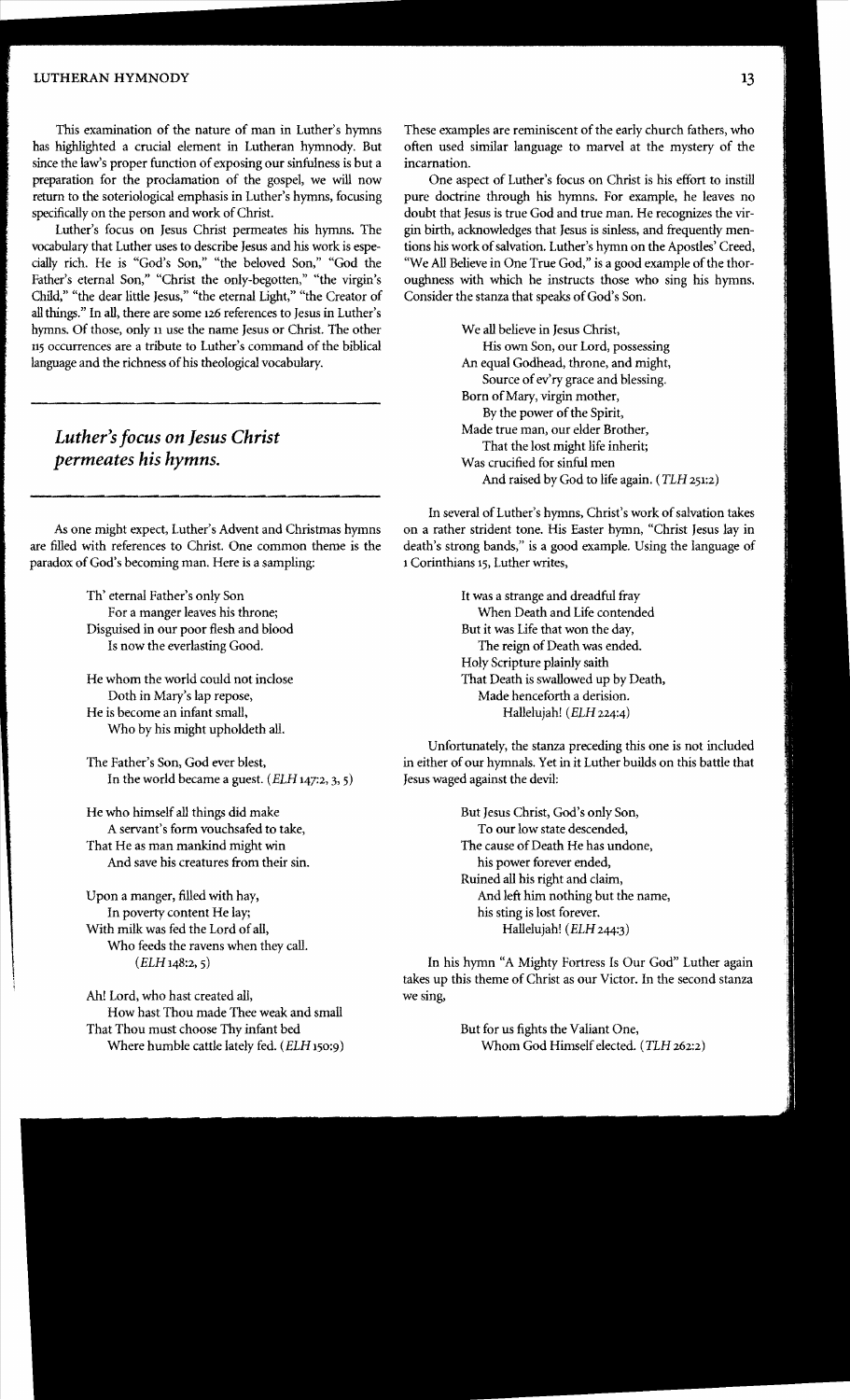While volumes could be written on these two lines, it is what follows that must occupy our attention:

> Ask ye, Who is this? Jesus Christ it is, Of Sabaoth Lord, And there's none other God. (TLH 262:2)

Though that last line is a strong statement, it is typical of Luther, who was not afraid to use his hymns to teach even such profound doctrines as the Holy Trinity. In his *Treatise on the Last Words of David* (1543), Luther uses this same phrase-and there's none other God-when he speaks of the revelation of each person of the Trinity at the Baptism of Jesus. Of the dove that descends and rests on Jesus, Luther says, "That is God, and there is no other God beside Him." Of the voice of the Father, he repeats the same words. And of the man Jesus, Luther says once more, "That is God, and there is no God beyond that one." On that basis, Luther says that "it is also correct to say that God died for us, for the Son is God, and there is no other God but only more Persons in the same Godhead.'? In his hymns Luther refuses to shy away from a bold and daring witness to Jesus Christ.

*Perhaps it is time to recognize that one ofthe strengths ofLuther's hymns is the harmonious balance between instruction and proclamation.* 

There are other topics in Luther's hymns that we could also consider. One might be his treatment of the Holy Spirit. Here again, Luther reveals his mastery of the biblical language, for he uses the word "Spirit" in only 16 of 42 references to the third person of the Trinity. Or one could explore Luther's understanding of life and death. The word *leben* occurs 31 times, while a wide variety of expressions for death appear 55 times. The doctrines of creation, the church, sanctification, eternal life, and more can all be found. Indeed, as a corpus Luther's hymns are a veritable systematic theology for the layman.<sup>8</sup>

There is one final topic that we will consider. It is, in a sense, a defense of Luther's hymns. How often has it been said that Lutheran hymnody is too didactic and fails to offer sufficient praise and adoration of God? One can certainly understand the basis for such a charge, for throughout his hymns Luther is continually teaching Christian doctrine. In certain instances, his express goal is to teach. The catechism hymns would certainly fall into this category. Whether he was working with children or adults, Luther was constantly striving to instruct them in the truths of salvation.

In order to answer the charge that Luther's hymns are too didactic, we must remember that one of the reasons Luther wanted to provide hymns in the vernacular was so that the people could be instructed in the word of God and Christian doctrine. To the extent, then, that Luther's hymns succeed in conveying the truths of the Holy Scriptures, there is no reason to deny or apologize for their didactic character. Nevertheless, in the review of the theology of worship at the beginning of this paper, it was shown that the function of the word of God in worship is not merely to instruct, but also to proclaim. That proclamation takes the form of putting to death through the law and making alive by the gospel.

Perhaps it is time to recognize that one of the strengths of Luther's hymns is the harmonious balance that he has achieved between instruction and proclamation. To illustrate this point, we turn to a hymn that not only exhibits didactic characteristics but was expressly written to serve as a teaching tool. It is plainly evident in his hymn on the Ten Commandments that Luther the teacher is at work. In many instances, the stanzas match precisely the explanations that Luther gives in his *Small Catechism.* Compare Luther's explanation of the fifth commandment with the corresponding hymn stanza:

> In sinful wrath thou shalt not kill, Nor hate, nor render ill for ill; Be patient and of gentle mood, And to thy foe do thou good. Have mercy, Lord! (ELH 391:6)

There can be little doubt that Luther's goal here is the same as in his catechism: to teach.

There is, however, another dimension to this hymn that can easily escape our attention. The hymn teaches, to be sure, but more importantly, it positions us directly before our Judge and condemns us as the sinners we are. For each commandment we hear the sin that God forbids and the holiness that he demands. But in every case the crushed sinner can only respond like the penitent publican in the temple: "Have mercy, Lord" (Luke 18:13). If this were a hymn only of instruction, even the devil could join in. What harm would it do him to learn the commandments? But this is a hymn of penitence and confession. The law is doing its work, as we sing in stanza 11:

> God these commandments gave therein To show thee, child of man, thy sin. *(ELH* 391:11)

But this is also a hymn of faith, as the final stanza dearly demonstrates:

> Help us, Lord Jesus Christ, for we A Mediator have in Thee. Our works cannot salvation gain; They merit but endless pain. Have mercy, Lord! *(ELH* 391:12)

There are many other examples where Luther both proclaims and teaches in the same breath. We have already considered his severe preaching of the law in the hymn "Dear Christians, One and All, Rejoice." Are these stanzas of law didactic? Certainly, but who has time to worry about such things when the law is thoroughly crushing us? And when the gospel is pro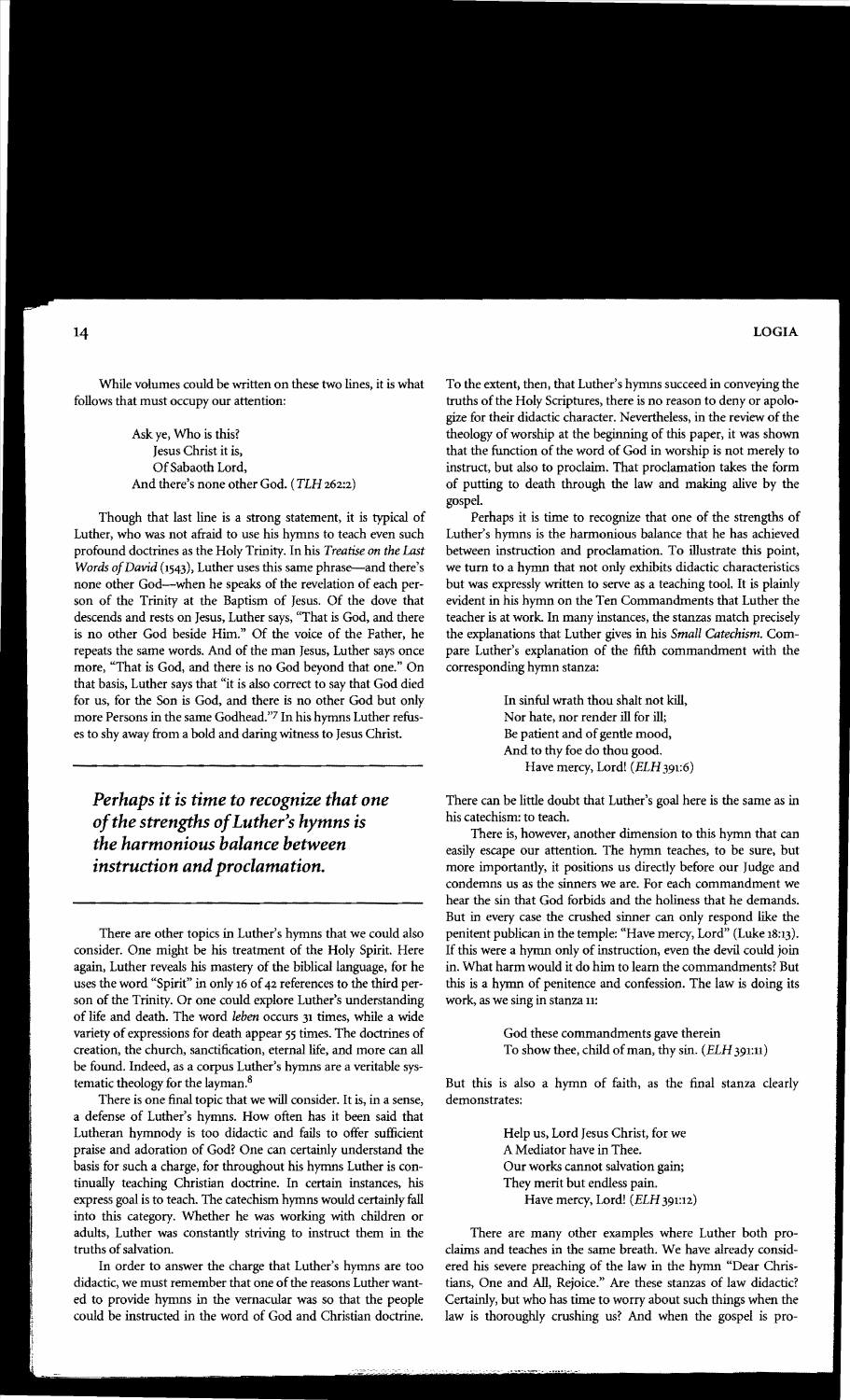#### LUTHERAN HYMNODY 15

claimed in the following stanzas, it does not reach our ears merely *as* facts to be stored for future reference, but as sweet comfort of sins forgiven, flowing from the lips of the Father and the Son.

What of the corollary complaint that Luther's hymns fail to offer sufficient praise and adoration of God? Consider these selected stanzas from his Christmas hymns:

> All this He did that He might prove To us sinners his great love; For this let Christendom adore And praise his name forevermore. Hallelujah! *(ELH* 147:7)

All honor unto Christ be paid, Pure offspring of the favored maid, With Father and with Holy Ghost, Till time in endless time be lost! *(ELH* 148: 7)

My heart for very joy doth leap, My lips no more can silence keep; I, too, must sing with joyful tongue That sweetest ancient cradle-song. *(ELH* 150:14)

Luther's hymns are hardly lacking in their praise of God. There are some 65 occurrences of words like praise, thanks, and glory. In addition, expressions of joy, pleasure, and delight occur 25 times.9 Listen to the way in which Luther depicts the joy of Jesus' resurrection:

So let us keep the festival With heartfelt exultation. Christ is himself the Joy of all, The Sun of our salvation. By his grace he doth impart Eternal sunshine to the heart; The night of sin is ended. Hallelujah! *(ELH 224:6)* 

These examples show us that we are mistaken if we think that we can clearly distinguish between instruction about God and praise of God. We must never forget that Luther did not even view the catechism's function as solely didactic. In his letter A *Simple Way to Pray* Luther explains how he personally used the catechism not only as a book of instruction, but also as a source for thanksgiving, confession, and prayer.<sup>10</sup>

### IS IT POSSIBLE? NECESSARY?

Is Lutheran hymnody possible or necessary anymore? Certainly, Lutheran hymnody is necessary. It is no coincidence that challenges to our Lutheran hymnody have come at precisely the same time as challenges to our church's theology. When the focus of our hymns changes from the God-centered proclamation that we have encountered in Luther's hymns to the mancentered emphasis that permeates much of what is sung today, you can be certain that it is but a reflection of the theological climate in which the church struggles and a gauge of our people's theology and piety.

It is rather curious that so many in the Lutheran church these days are raiding other parts of Christendom for new hymns. Luther would be perplexed if not shocked. When he called for the writing of new hymns at the end of 1523, he may have had another reason besides that of simply providing hymns in the language of the people. Earlier that year, Thomas Miintzer, a leader of the radical Reformation, had published a revision of the liturgy in German, together with German translations of eleven Latin hymns. While there is no historical evidence which proves that Luther was aware of Miintzer's hymn translations, he certainly was familiar with the spiritualizing tendencies of Müntzer's theology. There can be little doubt that one reason Luther called for the writing of new hymns was his desire to provide the people with hymns of sound theological content so that they would not be led astray by hymns like Miintzer's and the false theology contained in them. $<sup>11</sup>$  So what do we do now? Lutherans now sing</sup> hymns that would have made Miintzer proud.

## *Lutherans now sing hymns that would have made Muntzer proud.*

Lutheran hymnody is necessary. The faith still must be taught, and through every medium at our disposal. Just because our people have their own Bibles, and perhaps even read them, does not mean that they have grasped the basic teachings of sin and grace, let alone the finer points that are taught in the Scriptures. There is still a need for Lutheran hymnody.

But is it possible? In our examination of Luther's hymns, we have considered several themes that can assist us in making Lutheran hymnody possible for future generations. First, there is the need for God's Word to be proclaimed, and that need shall continue until our Lord's return. But as Luther has so marvelously shown *us,* Lutheran hymnody need not be limited solely to a repetition of the Word of God. Luther the hymnwriter, like Luther the catechist, is often asking, "What does this mean?" The answers to that question, of course, are the true treasures that are found in his hymns and that should be found in all of Lutheran hymnody. The central focus is always salvation by God's grace alone. If you are ever in need of the gospel, turn to Luther's hymns. But don't be shocked when you run into the law, because we have seen how prominent, and even brutal, Luther's preaching of the law can be. But always, the answer to our sin is Christ, the Valiant One who fights for us.

Yes, Lutheran hymnody is still possible. But for it to remain possible, we will need writers of new hymns, hymns that will exhibit the vibrance of Luther's hymns, hymns that will nourish us with the richness of the biblical text, hymns that will pulverize our stubborn, self-centered will, lift us up by God's grace in Christ, and point us to faithfulness in our calling and love for our neighbor. Yes, Lutheran hymnody is possible and necessary, for as long as God gives us breath, we must "know nothing to sing or say, save Jesus Christ our Savior."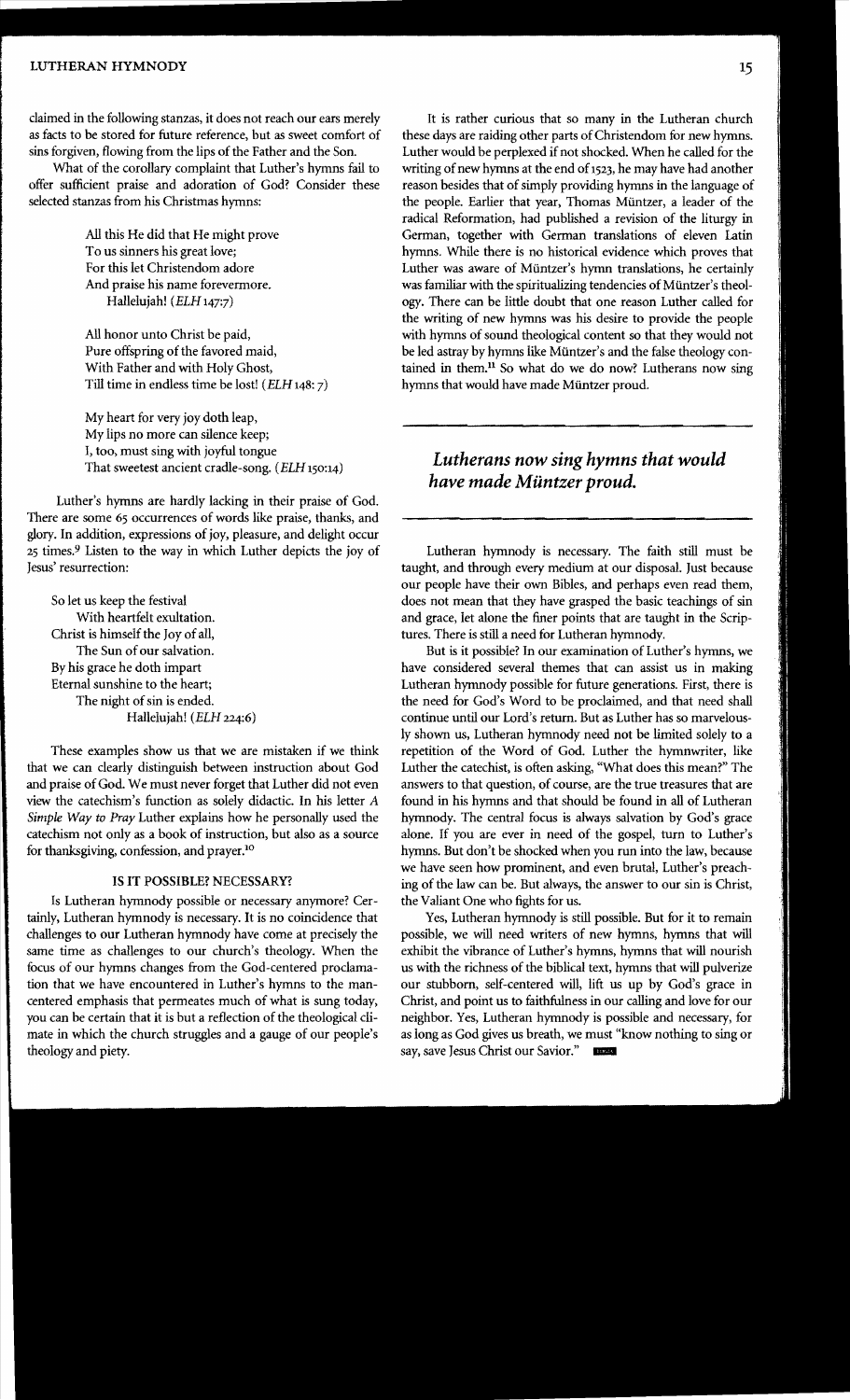### APPRENDIXA

### f PSALM 128 WOHL DEM, DER IN GOTTES FURCHT STE.

- Thine own hand shall thee find thy food,<br>So liv'st thou right, and all is good.
- Like olive plants all fresh and sound.
- 4. Behold, thus shall the man be blessed 3. See, such rich blessing hands him on who fears the Lord. Who in God's fear doth live a man; From him the [old] curse away is worn, With which the sons of men are born.
	- Jerusalem's now happy case, To God so pleasing in her grace.
	- 5. He will thy days make long for thee, With goodness ever nigh thee be,<br>That thou with thy sons' sons may's dwell

#### **APPENDIX B**

### ES WOLLE GOTT UNS GNADIG SEIN

- 1. May God bestow on us His grace, With blessings rich provide us. And may the brightness of His face, To life eternal guide us, That we His gracious work may know
	- And what is His good pleasure, And also to the heathen show Christ's riches without measure And unto God convert them.
- 2. Thine over all shall be the praise And thanks of every nation, And all the world with joy shall raise
	- The voice of exultation; For Thou shalt judge the earth, O Lord, Nor suffer sin to flourish;
	- Thy people's pasture is Thy Word Their souls to feed and nourish, In righteous paths to keep them.
- 3. 0 let the people praise Thy worth, In all good works increasing; The land shall plenteous fruit bring forth, Thy Word is rich in blessing.
	- May God the Father, God the Son, And God the Spirit bless us!
	- Let all the world praise Him alone, Let solemn awe possess us. Now let our hearts say, Amen.

- 1. Blessed is everyone who fears the Lord, 1. Happy who in God's fear doth stay, Who walks in His ways.<br>
When you eat the labor of your hands,<br>
Thine own hand shall thee find
- 2. You shall be happy, and it shall be well with you.
- 3. Your wife shall be like a fruitful vine 2. So shall thy wife be in thy house 1 a the very heart of your house, In the very heart of your house, Your children like olive plants Thy children sit thy table round<br>All around your table. This is the plants all fresh and the comparison of the comparison of the comparison of the comparison of the comparison of the compari
- 
- 5. The Lord bless you out of Zion,  $\qquad \qquad$  4. From Zion God will prosper thee; And may you see the good of Jerusalem Thou shalt behold continually All the days of your life. Thou shalt behold continually all the days of your life.
- 6. Yes, may you see your children's children. Peace be upon Israel! And there be peace in Israel.
- PSALM 67
- 1. God be merciful unto us and bless us,

And cause his face to shine upon us.

2. That your way may be known on earth,

Your salvation among all nations.

- 3. Let the peoples praise you, O God; Let all the peoples praise you.
- 4. Oh let the nations be glad and sing for joy!

For you shall judge the people righteously, And govern the nations on earth.

- 5. Let the peoples praise you, O God; Let all the peoples praise you.
- 6. Then the earth shall yield her increase;

God our own God, shall bless us. 7. God shall bless us,

And all the ends of the earth shall fear him.

1

I I

> $\mathbf{I}$ š

 $\mathbf{I}$ j